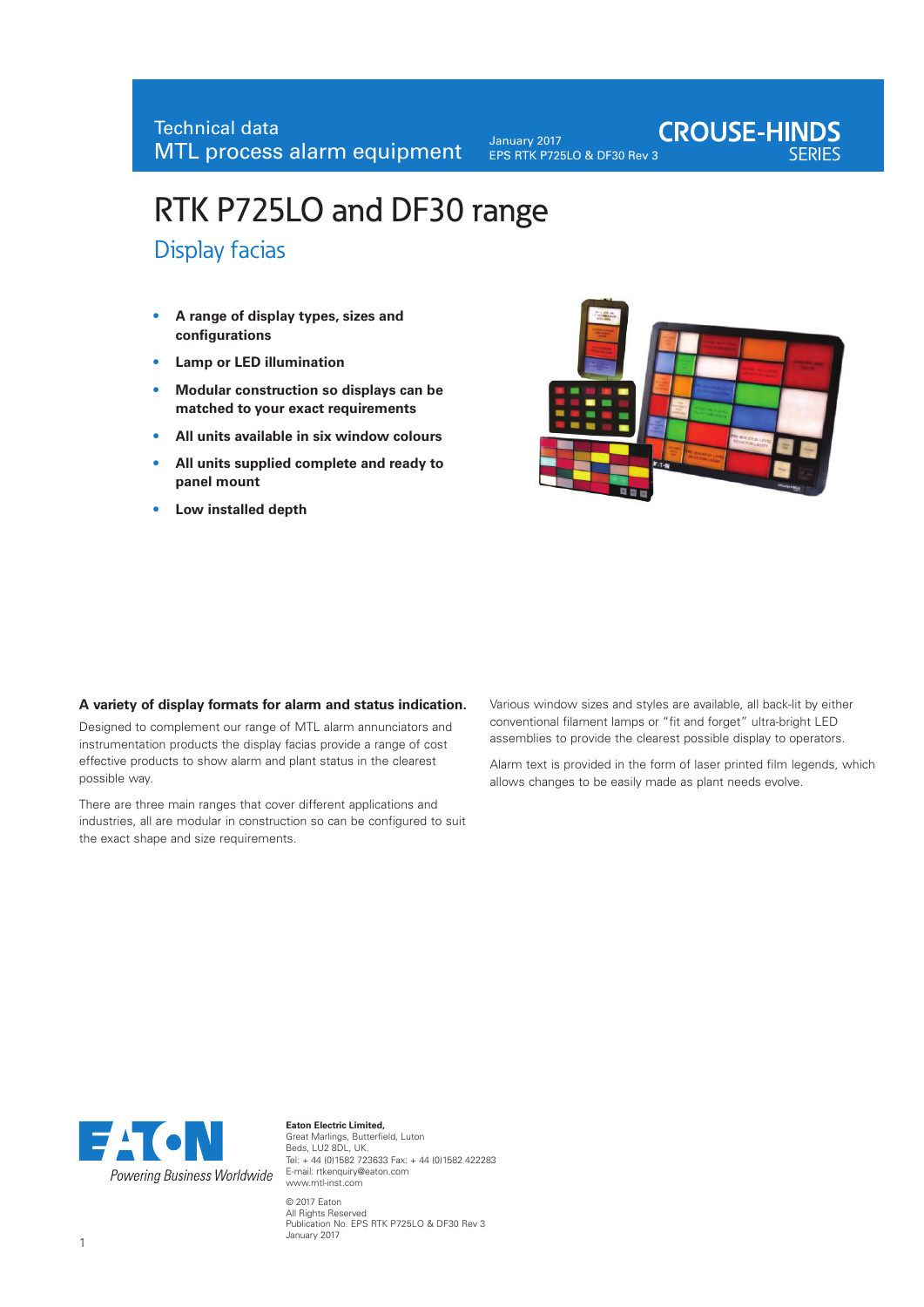# RTK P725LO & DF30 January 2017

This is a lamp-only version of the best selling 725 range alarm annunciator. Using the same modular construction, frame assembly and illumination method means these displays will match exactly the full annunciator system.



#### **Window details**

The P725LO is available in three different window sizes, small, medium and large:

| Small  | $30 \times 30$ mm                |
|--------|----------------------------------|
| Medium | $60 \times 30$ mm (W $\times$ H) |
| Large  | $60 \times 60$ mm                |

The display is built up from multiple cells; each cell has dimensions of 60 x 60mm and can be configured as a single large window, two medium windows or four small windows.





#### **Display size**

Almost any size and format can be constructed using the basic cell structure, with a window size being selected from above or if required intermixed windows can be supplied. The maximum overall size either vertically or horizontally is 30 cells.

#### **Window colours**

All three window sizes are available in the following six colours for both LED and filament lamp illumination.

- Red
- Amber
- Yellow
- White
- Green
- Blue

#### **Supply voltage**

24VDC is normally used to power the illuminated windows but alternative voltages such as 12 or 48VDC can be supplied to special order.

Standard systems are supplied with a positive common linked internally. This allows externally switched 0V signals to initiate each channel as required.

As an option, systems with a common 0V can be used instead, allowing +24VDC switched inputs to be used. This must be specified at the time of ordering.





#### **Integral components**

As these displays are used for alarm indication it is often necessary to include pushbuttons and audibles within the display itself to acknowledge and reset alarms. These are normally fitted in the bottom right hand cell.

#### **Window marking**

Displays can be configured with the required filter colours and film legends to suit the exact customer's requirements or alternatively we can supply a template to allow users to create their own legends locally.

#### **Connections**

The standard display has rear mounted rising clamp terminals suitable for solid or stranded cable up to 2.5mm<sup>2</sup>. There is a single terminal for each window and a common return to simplify the system wiring.

# **TECHNICAL SPECIFICATION**

### **Lamp version**

28V 50mA 10mm glass wedge 14,000 hour design life

| Small window  | 45mA            |
|---------------|-----------------|
| Medium window | $90 \text{ mA}$ |
| Large window  | 180 mA          |

#### **LED version**

"Fit and forget" ultra-bright removable LED assemblies (4 LEDs per assembly) that plug into the standard 10mm wedge lamp socket

| Small window  | 20 mA           |
|---------------|-----------------|
| Medium window | $40 \text{ mA}$ |
| Large window  | $80 \text{ mA}$ |

#### **Environment**

Operating temperature:

-20 to 50ºC (lamp version)

-20 to 60ºC (LED version)

Storage temperature: –20 to 80ºC Humidity: 0-95% RH non condensing

#### **Protection**

Front of panel IP41 Rear of panel IP20

#### **Compliance**

Immunity to EN61000-6-2:2001 Emissions to EN61000-6-4:2001 LVD to EN61010-1:1993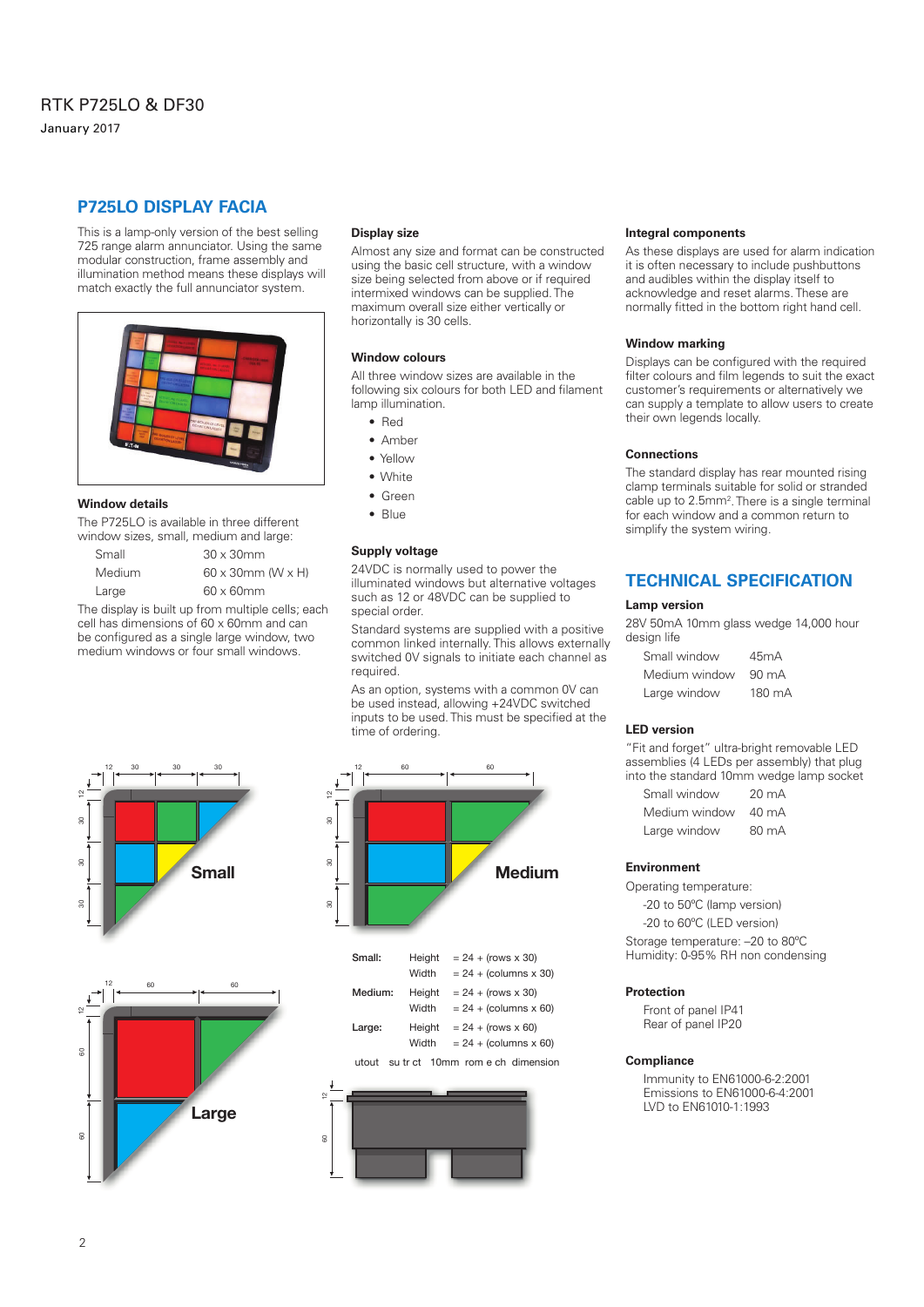January 2017

# **DF30 DISPLAY FACIA**

#### **Window details**

The DF30 is available in three different window sizes, small, medium and large as listed below.

| Small  | $30 \times 30$ mm                |
|--------|----------------------------------|
| Medium | $60 \times 30$ mm (W $\times$ H) |
| Large  | $60 \times 60$ mm                |

Any combination of these window sizes can be supplied in any format, mixed as required in a single display to make up the appropriate matrix required.



#### **Display size**

The display can be any format from a single small window (30 x 30mm) to a maximum of 20 ways wide and 20 ways high giving a total display size of 400 small windows. If larger window sizes are required then this maximum is reduced accordingly, i.e. 200 medium windows (30 x 60mm) and 100 large windows (60 x 60mm).





#### **Window colours**

All three window sizes are available in the following six colours:

- Red
- Yellow
- Amber
- Green
- White
- Blue

#### **Incandescent or LED illumination**

The standard display is supplied with dual filament lamps but backlit LED illumination is available for all window sizes and colours. These displays are comparable in brightness to the lamp displays but are virtually maintenance free.

#### **Supply voltage**

The standard systems are supplied ready to connect directly to 24VDC. Systems can also be supplied for 6, 12 or 48VDC or using the integral transformer adapter directly to 110, 240, 380 or 440VAC.

#### **Integral components**

To complete the display package, the DF30 is available fitted with integral pushbuttons, selector switches and audibles. Both pushbuttons and audibles take up a single small window (30 x 30mm).

Any number of pushbuttons and selector switches can be fitted and the position of these is totally flexible.



| $= 12 + (rows x 30)$<br>Height        |
|---------------------------------------|
| Width<br>$= 12 + (columns x 30)$      |
| $= 12 + (rows x 30)$<br>Height        |
| Width<br>$= 12 + (columns \times 60)$ |
| $= 12 + (rows x 60)$<br>Height        |
| $= 12 + (columns \times 60)$<br>Width |
|                                       |

Cutout: subtract 7mm from each dimension





#### **Window marking**

Display units can be supplied with all windows engraved or fitted with film legends. In the standard display the colour and text is visible at all times but windows can be supplied which are visible only when lit or which have illuminated text only on a black background.

#### **Connections**

The standard display has rear mounted screw terminals suitable for 2.5mm<sup>2</sup> solid or stranded cable. Two terminals are available for each window. If required one terminal from each window can be commoned together to reduce the customer's wiring requirements.

## **TECHNICAL SPECIFICATION**

#### **Lamp version**

28V 40mA BA9S Bayonet lamp 14,000 hour design life

| Small window  | 40mA               |
|---------------|--------------------|
| Medium window | 80mA               |
| Large window  | 160 <sub>m</sub> A |

#### **LED version**

"Fit and forget" ultra-bright removable LED assemblies (array of SMT LEDs per assembly)

| Small window  | 20mA |
|---------------|------|
| Medium window | 40mA |
| Large window  | 80mA |

#### **Environment**

Operating temperature:

-20 to 50°C (lamp version)

-20 to 60°C (LED version)

Storage temperature:-20 to 80°C

Humidity: 0-95% RH, non condensing

#### **Protection**

Front of panel IP41 Rear of panel IP20

#### **Compliance**

Immunity to EN61000-6-2:2001 Emissions to EN61000-6-4:2001 LVD to EN61010-1:1993